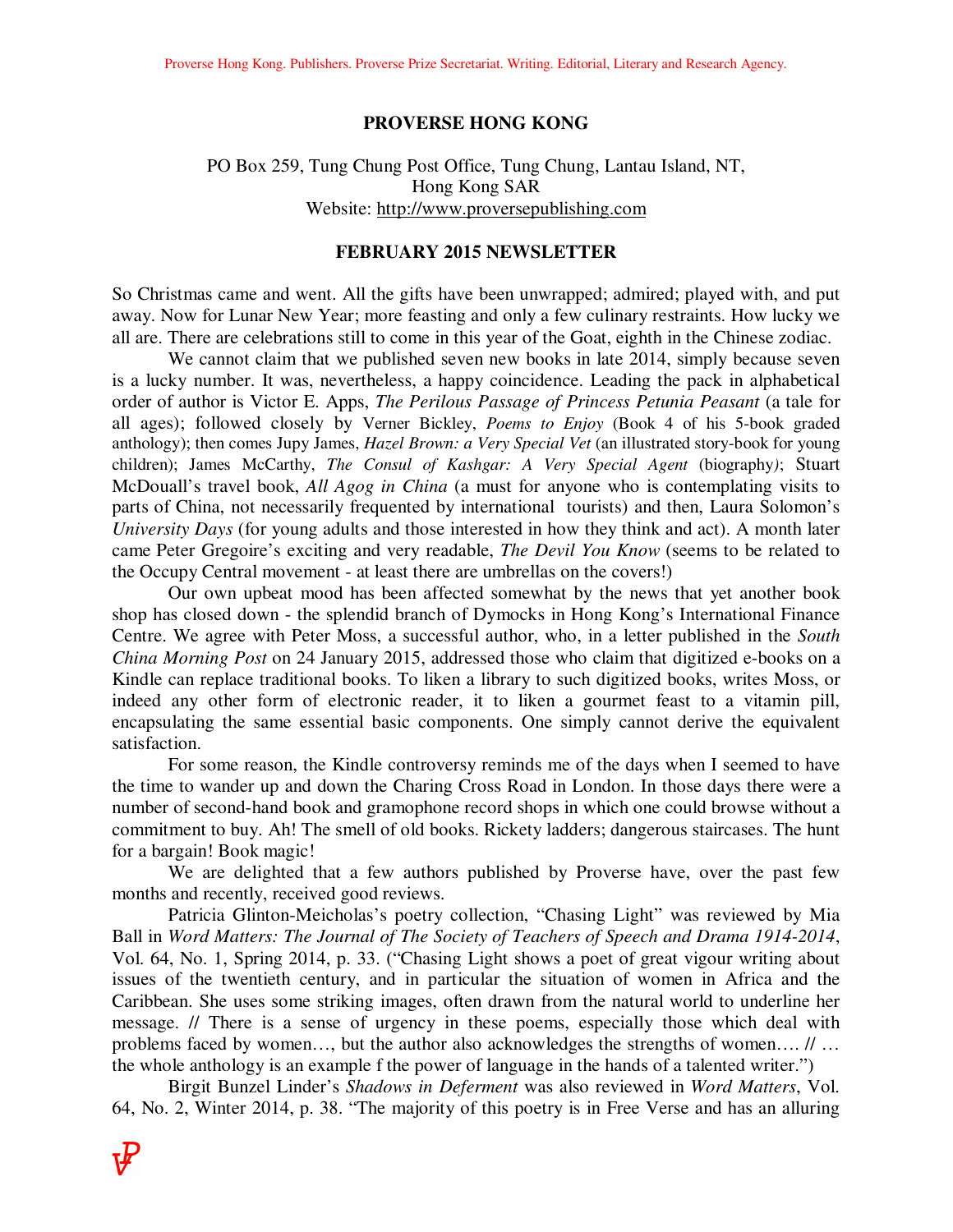delicacy of phrasing which, as with much good poetry, leaves a palimpsest on the verbal mind. The book is an unusually captivating one, and illustrated with some compelling paintings."

 The *Sunday Morning Post*, 'The Review', 1 February 2015, p. 14, carries Guy Haydon's review of Peter Gregoire's *The Devil You Know*. ("Gregoire…puts his work as a lawyer to good use. His briskly paced, intricately plotted narrative layers legal challenges for his indefatigable hero ... with a series of threatening problems.... // Gregoire has a crisp, pleasingly direct writing style and, in Lee and Tang, two convincing and – most winningly – likeable protagonists. His punchy pacing, credible action scenes and tongue-in-cheek dialogue are nicely judged as he cranks up the tension while leading Lee – and the reader – on a labyrinthine trail around Hong Kong. // … a book that deserves its place on bookshop shelves.")

# **NOTES FOR YOUR DIARY**

**The Entry Documents for the International Proverse Prize 2015** are already on the Proverse website, proversepublishing.com and entry forms/fees are already being received. This annual competition for unpublished non-fiction, fiction or poetry is open to everyone who is at least eighteen on the date they sign the entry forms and there is no residence, citizenship or nationality requirements. The winner(s) in the 2014 competition will be announced on Thursday, 9 April.

**The University of Hong Kong Library Book Club, Thursday, 5 March 2015, 6.30-8.00pm** For several years now, the University of Hong Kong Library has organized a Reading Club "to promote the cultural and intellectual life of Hong Kong." On 5 March 2015, the subject will be:

**Proverse Prize Library Talk (The International Proverse Prize for Unpublished Writing)**. Registration available from the following link:

http://lib.hku.hk/friends/reading\_club/bt2015\_02.html

**The Proverse Spring Reception, Thursday, 9 April 2015**, Blue Room, Helena May, 35 Garden Road, Central, Hong Kong, 7.00pm-9.00pm, prior registration essential. The registration form is already available on the Proverse website, proversepublishing.com

(Enquiries to: proverse@netvigator.com; Tel: 2259-3456 (office hours).)

Scheduled to be launched:

Verner Bickley, *Poems to Enjoy*, Book Five (rounding off his five-volume collection for children and adults);

Lawrence Gray, *Cop Show Heaven* (satire);

Andrew Guthrie, *Alphabet* (poetry collection);

Jan Pearson, *Tiger Autumn* (her second Hong Kong thriller),

Andrew Carter, *Bright Lights and White Lights* (a young man's life in Hong Kong).

Also featuring:

Peter Gregoire, *The Devil You Know*.

## **ADVANCE NOTICE**

We are trying to find another way of sending out our e-Newsletters and are in process of using the "Google-Groups" facility to set up a special group, created especially and solely to receive the Proverse e-Newsletter, with no other features. Next time you receive your e-Newsletter it may be from a different email address. Please do open and read it, just as you do now, when it is sent from proverse@netvigator.com.